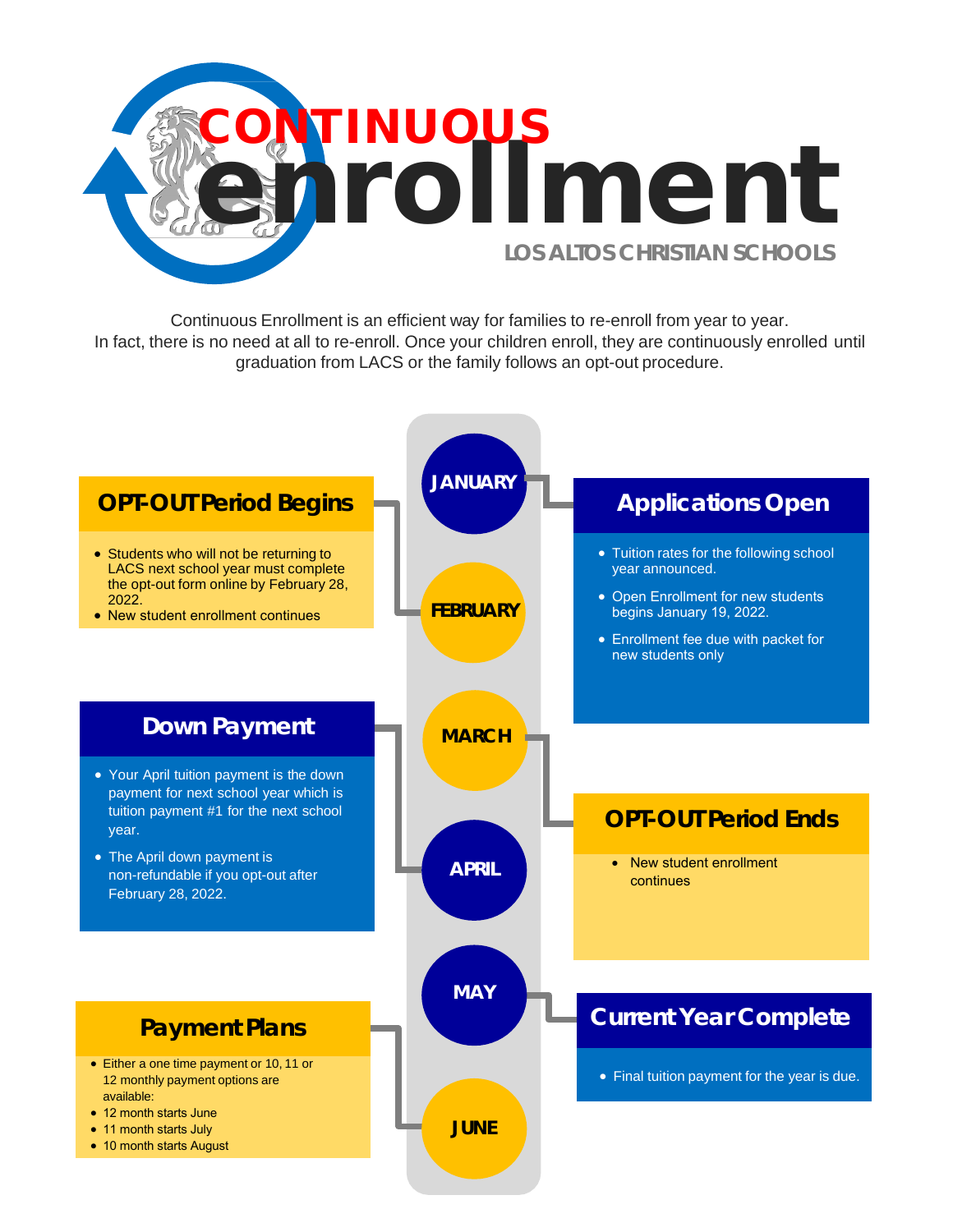## **What is continuous enrollment?**

- Rather than an opt-IN annual re-enrollment process, Continuous Enrollment is an OPT-OUT process. In other words, if you are returning to LACS after initially enrolling, you will never have to fill out another enrollment packet.
- OPT-OUT forms must be completed by February 28, 2022 if you are not planning to return.
- No student will be considered for re-enrollment for the succeeding academic year unless their billing account is current, and they are in good academic standing.
- LACS reserves the right to withdraw acceptance and terminate the enrollment contract based on determinations made by LACS in its sole discretion that the student did not satisfactorily complete the school year either academically or behaviorally.

## **What is the Continuous Enrollment annual cycle?**

- **January**
	- Tuition rates for the next year announced and distributed
	- Wednesday, January 19, 2022: Open Enrollment for new students begins
	- Wednesday, January 19, 2022: Opt-Out Period begins: <https://www.lacs.com/opt-out-enrollment-form/>
- **February -**Monday, February 28, 2021: Opt -Out Period ends
- **April**
	- Friday April 1, 2022: Continuous Enrollment tuition down payment (10%) for next year is due which is the tuition payment #1 for next year.

#### • **June through March of the next year**

- Monthly tuition payments #2 to #11 due
- Annual payments (pay in full, 2% discount) due in July (for families who choose annual)
- **April of the next year**
	- Continuous Enrollment down payment 10% for the following year due
- **May of the next year**
	- Final tuition payment 12 of 12 / 11 of 11 / 10 of 10 due

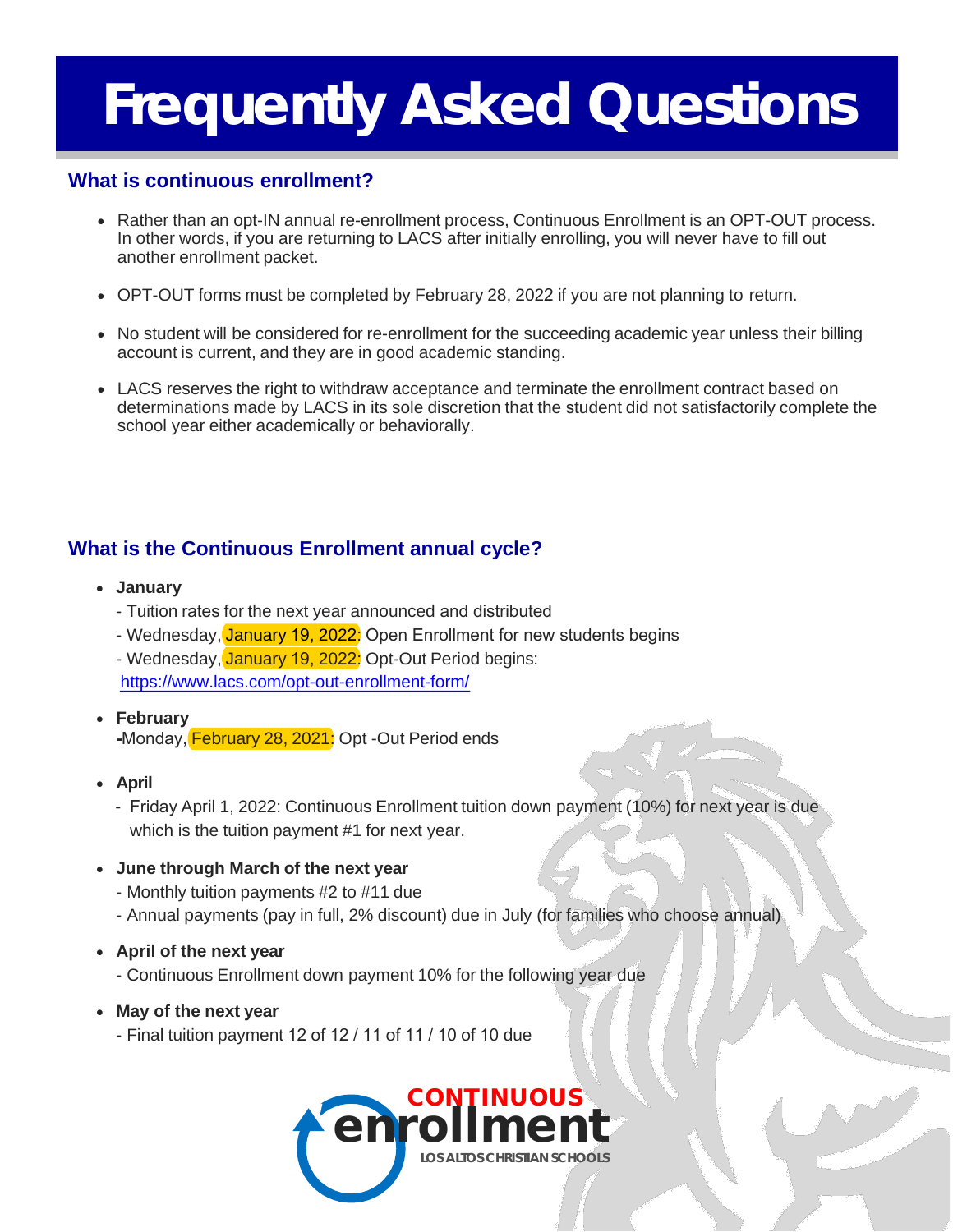## **What tuition payment plan(s) does LACS offer?**

All families choose one of three payment plans:

- **One annual payment** for the full year tuition (less the 10% Continuous Enrollment down payment) due July1st
- **Twelve, Eleven or Ten monthly payments**, starting with the 10% Continuous Enrollment down payment in April and continuing June-May (the following April payment is for the next year) See details below:

| <b>12 Payment Option</b>                         | <b>11 Payment Option</b>                         | <b>10 Payment Option</b><br>(almost identical to current option) | 1 Payment - Annual pay                                         |
|--------------------------------------------------|--------------------------------------------------|------------------------------------------------------------------|----------------------------------------------------------------|
| April 10% down Payment<br>Balance split into 11: | April 10% Down Payment<br>Balance split into 10: | April 10% Down Payment<br>Balance split into 9:                  | April 10% Down Payment<br>Balance due:                         |
| June                                             |                                                  |                                                                  |                                                                |
| July<br>August                                   | $\overline{2}$<br>July<br>August                 | August                                                           | July<br>2.<br>full payment due by July 10<br>2% discount given |
| September<br>October<br>6                        | September<br>5<br>October                        | September<br>3.<br>October<br>4                                  |                                                                |
| November<br>December<br>8                        | November<br>6<br>December                        | November<br>5.<br>December<br>6                                  |                                                                |
| 9<br>January<br>10 February<br>March             | January<br>8<br>February<br>9<br>March<br>10     | January<br>February<br>8<br>March<br>9                           |                                                                |
| Skip for next down payment<br>$12$ May           | Skip for next down payment<br>May                | Skip for next down payment<br>10 May                             |                                                                |

## **How do families financially commit to return the next year?**

- Tuition rates for the following year will be emailed to current families and posted publicaly by the THIRD week in January.
- Enrollment down payments are at 10% of the annual tuition rate.
- Down payments will be billed to your FACTS account on March 1st and due by April 1st.
- Your child's space for the upcoming school year will be secured by remitting your 10% down payment by the April 1 due date.
- If you notify us by February 28th that your student is not returning for the following academic year by completing the online [OPT-OUT](https://canterburyfortmyers.myschoolapp.com/page/opt-out-form?siteId=1115&pending=true&cached=false) FORM, we will reverse the down payment charge. Otherwise, it will be due and non-refundable.
- LACS's Monthly Payment Plan will be spread over 10, 11 or 12 months of your choice so that you will be relieved of a monthly payment in the month of April when Down payments are due.
- FACTS will continue to bill the same Tuition Plan of choice from year to year and, if elected, for the POM (Peace of Mind) Insurance for the duration of the student's enrollment unless the parent requests the change in writing to the Finance Office. Email: meg.roundy@lacs.com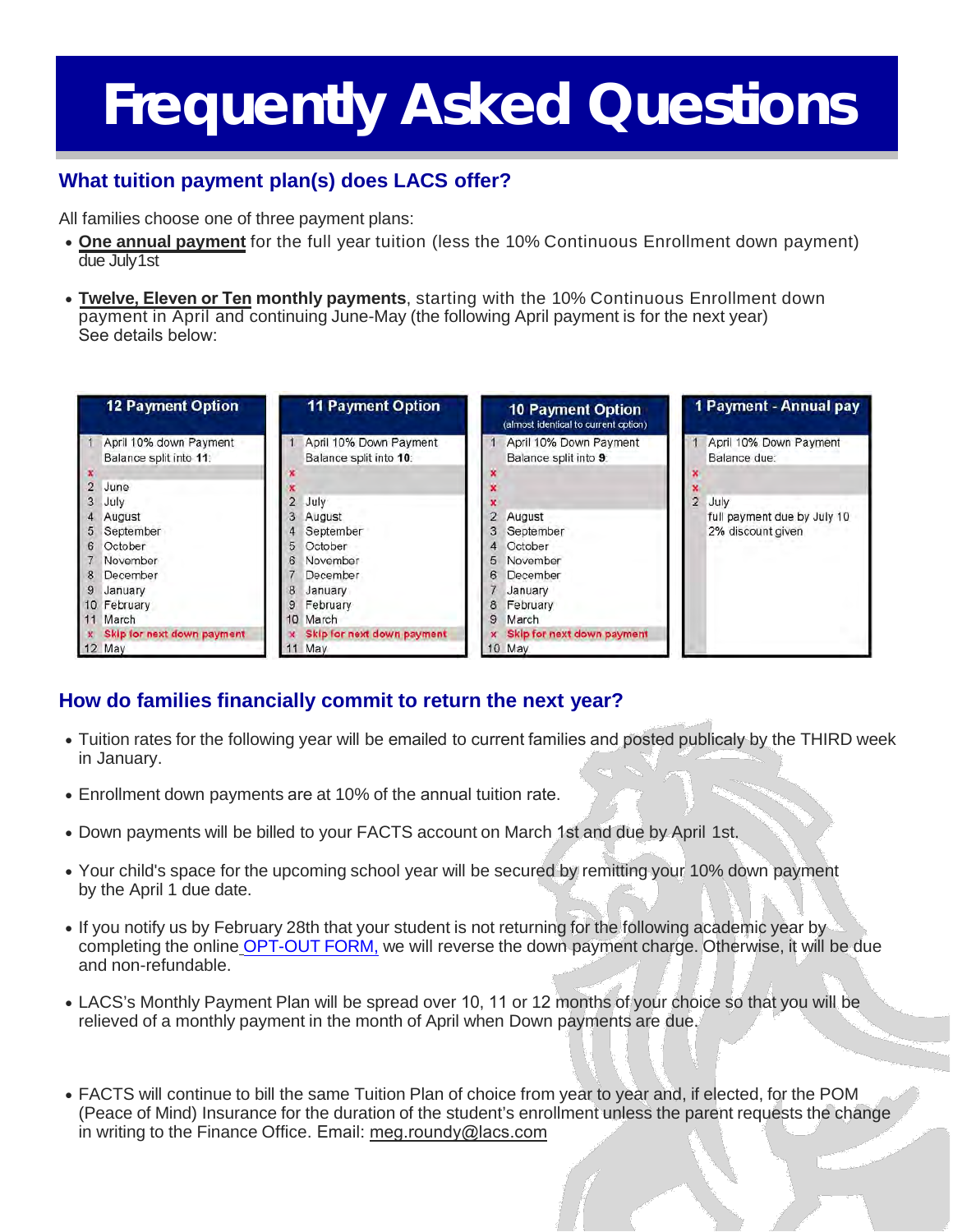## **My child uses the Extended Day Care (EDC) program. How does that affect continuous enrollment?**

• Because participation in those programs varies from year to year depending upon a family's needs, registration for them is treated separately and does not affect Continuous Enrollment. You will make your EDC program choice in august.

## • **I am enrolling a new sibling of a current student. What do I need to do?**

- Enrolling a sibling of a current student is the same as enrolling a new student. Each student will have their own Continuous Enrollment Contract.
- The application process is online.
- [Login t](https://wca-il.client.renweb.com/pwr/)o your FACTS Family Portal account
- Select "Apply/Enroll" to start a new application
- Depending upon the date the sibling is enrolled, the monthly payment plan will be adjusted accordingly.
- Contact registrar for more details and help.

## **How do new families become part of continuous enrollment?**

As part of the enrollment process, new families must agree and sign a school contract during enrollment from which includes the following points:

- I hereby opt into Continuous Enrollment. This means that my children enrolled at LACS will keep returning to LACS every year unless I tell the school otherwise.
- I understand that I have until **February 28th every year** to notify the LACS Business Office of any changes in my plans of enrollment for my children.
- I understand that the Continuous Enrollment down payment will be drawn from my FACTS account in April each year.
- If I unenroll my children after Monday, February 28, 2022 I understand that my April down payment is nonrefundable.
- Unique circumstances: LACS recognizes that family plans change. For any unique circumstances (such as the following) families unenrolling after the announced deadline may be entitled to a refund of the April down payment:
	- Moving/relocating away (more than 50 miles from LACS)
	- Educational needs for the student that can no longer be met at LACS
	- Unenrollment at the request of LACS

## **Does our family need a FACTS account?**

- Yes, all families must have a FACTS account for tuition collection. In addition to automatically collecting tuition payments, FACTS will manage the collection of the annual tuition down payment and other fees.
- Those families who already have a FACTS account do not need to register for one again.
- You set up your LACS FACTS account during your initial enrollment.